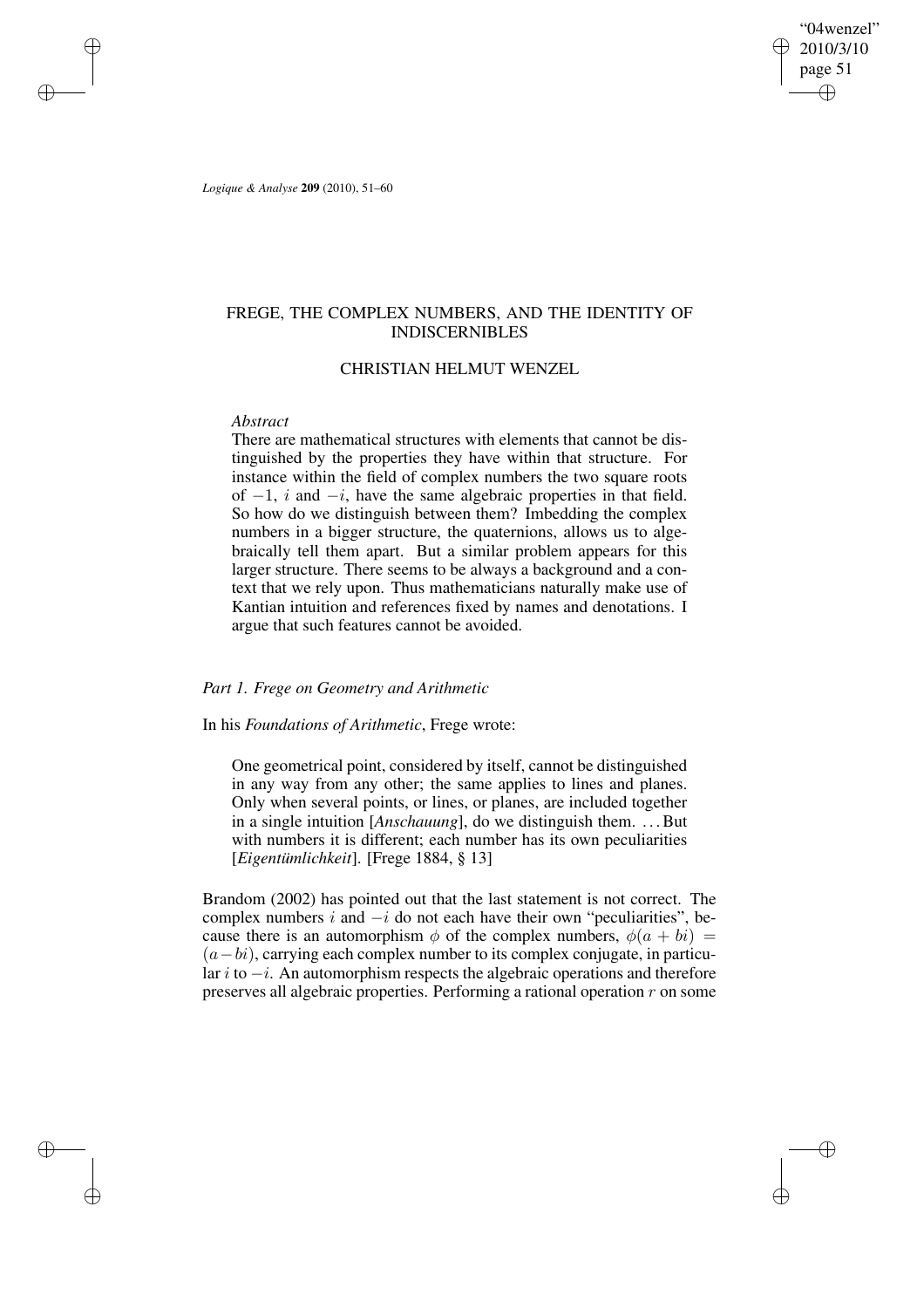"04wenzel" 2010/3/10 page 52 ✐ ✐

✐

✐

#### 52 CHRISTIAN HELMUT WENZEL

complex numbers and then applying  $\phi$  gives you the same result as first applying  $\phi$  and then  $r$ .<sup>1</sup>

In defense of Frege two things should be mentioned here. First, in the paragraph immediately preceding the passage quoted above, Frege was concerned with the *real* numbers. He criticized Hankel for seeing the real numbers as based on "notiones communes" that still made use of Kantian "intuition" (*Anschauung*). Thus we can well read him as still referring to real numbers in this passage quoted above. Second, Frege was well aware of the fact that there are two square roots of  $-1$ . Later on, in § 97, he writes:

Nothing prevents us from using the concept 'square root of  $-1$ '; but we are not entitled to the definite article in front of it without more ado and take the expression 'the square root of  $-1$ ' as having a sense. [Frege 1884, § 97]

Nevertheless, the problem still remains: how do we distinguish between these two complex numbers and what do we make of Kantian intuition?

## *Part 2. Complex Numbers, Quaternions, and Platonism*

I will now phrase all this a little differently. In line with Frege's views, let us imagine the complex numbers  $C$  as a cloud of points in a Platonic realm. We can then reason as follows: there is exactly one unit for multiplication. It must be one of the points in the cloud. Trying various multiplications, we might be lucky enough to find it (although the odds are against us, as there is only one such unit among the uncountably many complex numbers). Suppose we find it. Let us call it e. Next we "recall" that there must be two solutions to the equation  $xx = -e$ . Let us call them z and z'. They correspond to i and  $-i$ . Again, there is the problem of finding them. But we have an additional problem, the problem which concerns us here: there is no way to distinguish between  $z$  and  $z'$  in this Platonic cloud. The real numbers exist in the cloud, and any polynomial with real coefficients is zero for  $z$  if and only if it is zero for  $z'$ . If you perform a series of rational operations with real coefficients on z, you obtain a series of numbers; and if you perform the same operations on  $z'$ , you obtain a parallel series, and it turns out that the two series are conjugate to each other (via  $\phi$ ). Thus the two numbers z and z'

1 For a good account of the complex numbers, see chapter 1 of *Complex Analysis* by Lars V. Ahlfors. For the automorphism  $\phi$  and the rational operation r, see page 7.

✐

✐

✐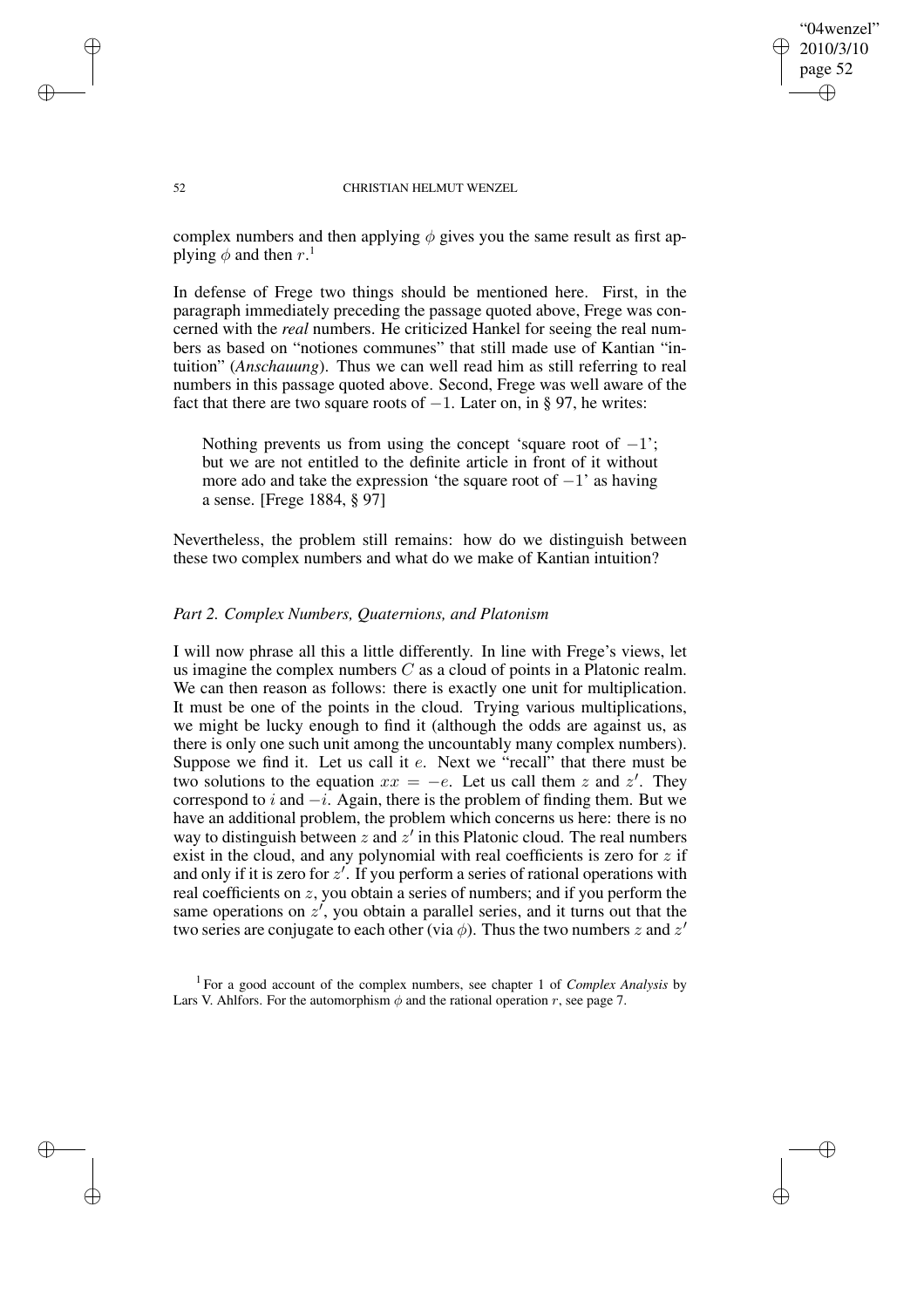✐

✐

have the same algebraic properties and build up the complex plane in parallel and indistinguishable ways.

✐

✐

✐

✐

Let us put it another way: suppose there are two people and each of them picks a square-root of −1 from the Platonic cloud, without seeing what the other is doing, i.e., without seeing which of the two numbers ( $z$  and  $z'$ ) the other picks. Now suppose they perform a series of rational operations, starting with the number they have picked, and talk to each other. They will refer to the same point in the cloud whenever they mention a real number, and they know this ( $\phi$  being constant on the real numbers). But they will never be sure whether they refer to the same number when they mention a complex number that is not a real number, and they know that, too. Thus, just by talking, they will never find out whether they started out with the same number or not. Although they know that the two numbers  $z$  and  $z'$  are distinct, one being the negative of the other, they can't tell which is which.

If you imagine yourself in front of the complex plane, with the real numbers forming a vertical line and the imaginary numbers a horizontal line, then you might imagine you can grasp the number  $i$  with your right hand and the number  $-i$  with your left hand. You see the plane, and you use your body to distinguish between right and left. But just as there is no way of *telling* the difference between right and left in purely conceptual terms, there is no way of telling z and z', or i and  $-i$ , *algebraically* apart (see Brandom, p. 288– 289). Relying on our *body* or relying on the difference between notational *symbols* such as z and z', or i and  $-i$ , are ways of importing *external* elements into the Platonic environment. Neither our body nor our signs or symbols are actually part of the Platonic realm.

But there is a way of enlarging the Platonic realm of the complex numbers so that one can *algebraically point* to z and z 0 *from within* that extended realm. The idea is to embed the complex numbers in a bigger structure, namely the *quaternions*. <sup>2</sup> This is not a field any more but merely a division ring. Let us call it  $K$ . It still has addition and multiplication with neutral elements and inverses, but multiplication is no longer commutative. There are different ways of embedding the complex numbers  $C$  in the quaternions  $K$ . One usually presents the quaternions in the form  $a + bi + cj + dk$ , with a, b, c, d real numbers, and introduces the relations  $ii = jj = kk = -1$  and  $ij = -ji = k$ ,  $jk = -kj = i$ ,  $ki = -ik = j$ . If you set c and d equal to zero, you obtain  $C$  embedded in  $K$ .

2 See exercise 7 on page 493 in *Algebra*, by Serge Lang, Addison-Wesley 1984.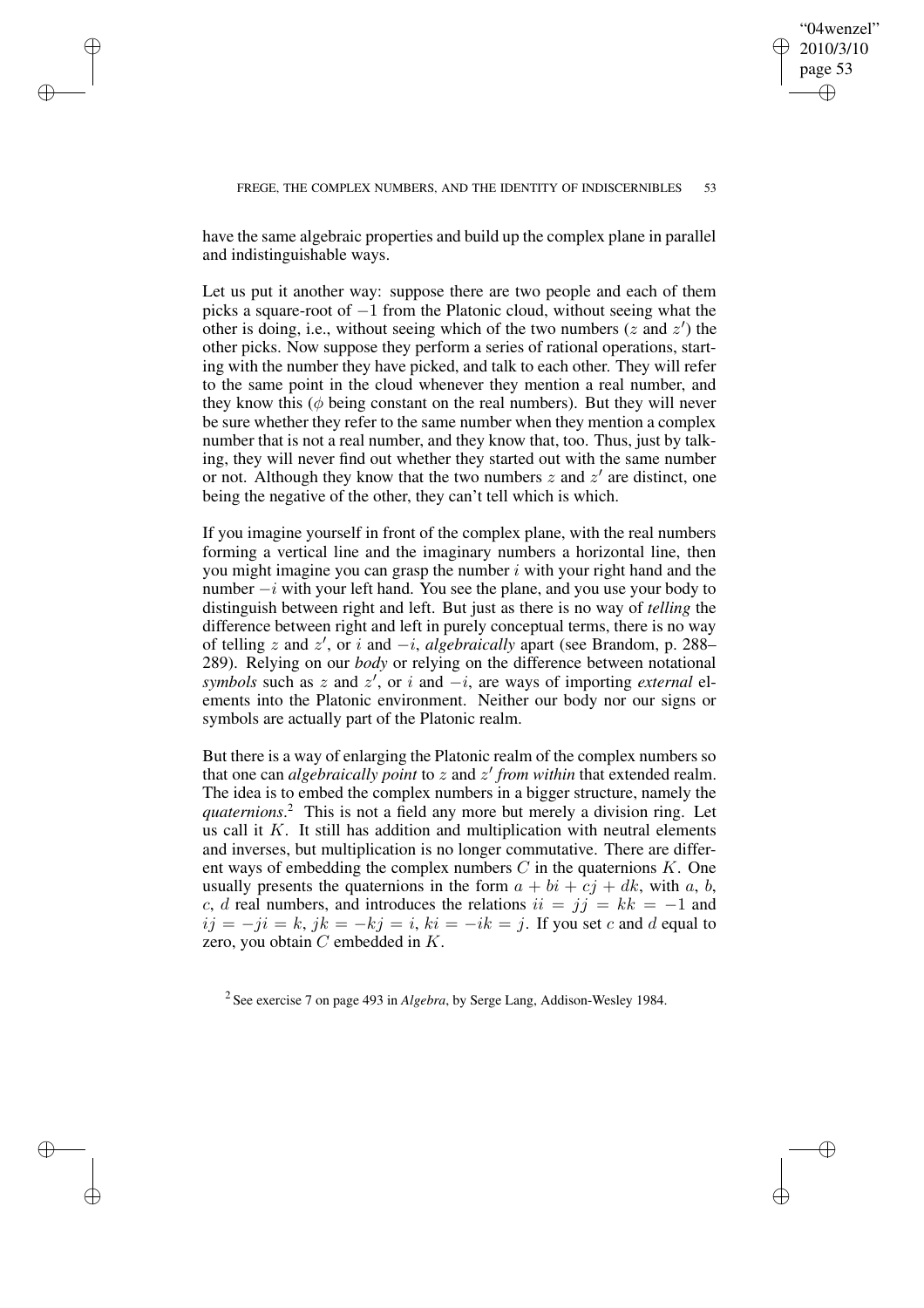"04wenzel" 2010/3/10 page 54 ✐ ✐

✐

✐

#### 54 CHRISTIAN HELMUT WENZEL

Let us turn to Frege again. The quaternions are numbers, too. So they must exist as some cloud in the Platonic realm. As there is an embedding of C in  $K$ , i.e., an injective homomorphism from  $C$  into  $K$ , so there must be one from the cloud of complex numbers to the cloud of quaternions. In the cloud of complex numbers we had the problem of distinguishing between  $z$  and  $z'$ . There was the problem of picking one of them, in so far as we did not algebraically see any difference between the two. But now, in  $K$ , we have an advantage. Once we have picked numbers  $v$  and  $w$  in the quaternion cloud corresponding to j and k, we can say: let z be the product vw, and let z' be the product wv. (This corresponds to  $i = jk$  and  $-i = kj$ .) Now we have found a way of algebraically picking  $z$  and  $z'$ . But of course we have a new problem. How do we get those numbers corresponding to  $j$  and  $k$ ? The quaternions allow for automorphisms as well, automorphisms that are extensions of the complex conjugation, by sending j to  $-j$  and k to k, or j to j and k to  $-k$ , or j to k and k to j, or j to  $-k$  and k to  $-j$ . Just as i and  $-i$  are indistinguishable, so, it appears, are  $j$  and  $k$  and their inverses. Thus things just got worse. But there is a point we should note. In  $K$  you cannot just conjugate the elements of C, in particular exchange i and −i, without *affecting the environment* of C in K. If you want to extend the automorphism  $\phi$  of C to some automorphism  $\phi'$  of K, you cannot leave j and k unchanged. Otherwise you would have  $-i = \phi(i) = \phi'(i) = \phi'(jk) = \phi'(j)\phi'(k) = jk = i$ . Thus the new environment does make a difference! With respect to multiplication,  $C$  is now *entangled* with this new environment. In particular i is *algebraically tied up* with the elements j and k from the third and fourth dimension. You can "penetrate" into  $C$  from the outside of  $C$ , but still from within K, namely by multiplying j and  $k$ .

The intuitive role of your right and left hand, with which you imagined you picked i and  $-i$ , appears to be taken over by j and k and multiplication. Perceptual intuition (what you can see, Kantian *Anschauung*) and the intuition you seem to have for your own body, seem to be "algebraicized". You can reach into  $C$  from  $K$ , and if you do something in  $C$  it has repercussions in  $K$ .

But Frege's statement, that "each number has its own peculiarities", has not been saved. Symmetries, automorphisms, and the resulting problems of distinguishing and picking objects remain. It seems that we, the intuiting and thinking subject, cannot be reduced to something purely objective and algebraic. Intuition (Kantian *Anschauung*) cannot be "algebraicized". But at least with respect to the initial structure  $C$ , we have found a way of replacing the additional (third) intuitive dimension (in which you find yourself with your body and your right and left hand facing C) by two additional algebraic dimensions (in which we find j and k that rationally generate  $C$ ).

✐

✐

✐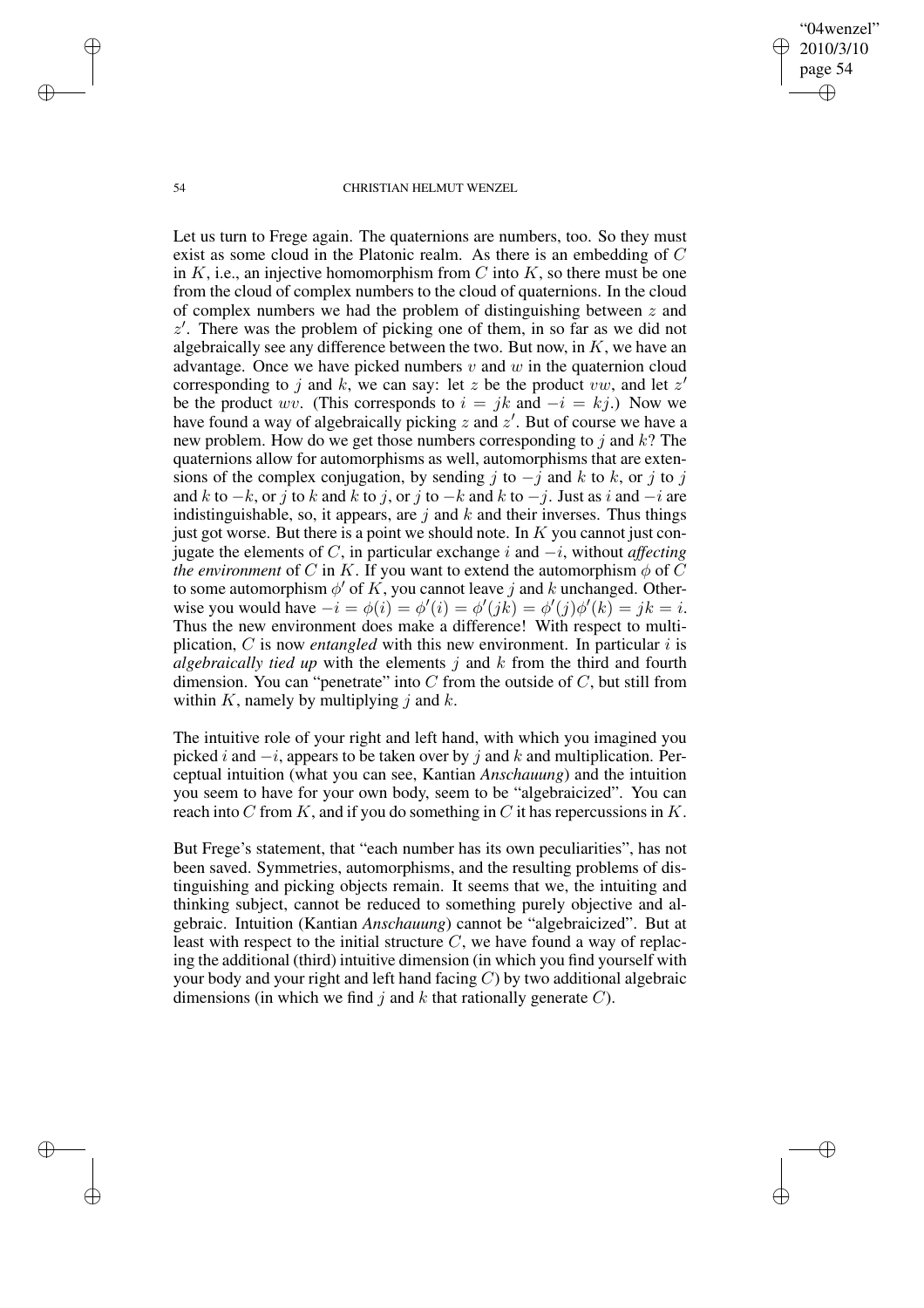#### FREGE, THE COMPLEX NUMBERS, AND THE IDENTITY OF INDISCERNIBLES 55

"04wenzel" 2010/3/10 page 55

✐

✐

✐

✐

# *Part 3. The Current Discussion on the Identity of Indiscernibles*

✐

✐

✐

✐

During the last few years there has been a lively discussion about the problem of how to distinguish between i and  $-i$ . Shapiro defends a structuralist view. Numbers are positions in structures (Shapiro 1997). Burgess (1999) and Keränen (2001) have challenged this view by pointing out that due to the automorphism of conjugation, there is no property that i has and that  $-i$ does not have, and visa versa. Thus according to structuralism they should be identical, which they are not. Ladyman (2005) and Button (2006) have then pointed out that there is more to structures than just such properties. We must look at relations as well. To see that i and  $-i$  are distinct, it is enough to notice that i is the additive inverse of  $-i$  and not its own additive inverse. In other words, i satisfies the formula  $x + (-i) = 0$  and  $-i$  does not. Thus "i" and " $-i$ " cannot refer to the same number. The numbers i and  $-i$  satisfy the irreflexive relation  $x + y = 0$ . The point here, it seems to me, is that we do not consider the two numbers in isolation but let them *interact* with each other. After all, the complex numbers are not just a collection of objects. They come with addition, multiplication, and inverses. Shapiro (2008) has emphasized that he meant this all along. There are places *and* relations. Places are like offices in organizations, and the two always come together.

If you ask a mathematician why it is that i and  $-i$  are distinct, he might say that  $i + (-i) = 0$  whereas  $i + i = 2i \neq 0$  because 2 and i are not zero-divisors. A mathematician would have things to say about the complex numbers as a whole. MacBride (2006, p. 67) claims that talk of irreflexive relations (in order to establish that i and  $-i$  are distinct) tacitly presupposes that i and  $-i$  are distinct, and that Ladyman misses this point. But I don't think this is correct. Mathematicians can introduce the two symbols "i" and "−i" without knowing whether they denote the same number or not. In fields with characteristic 2 it turns out that numbers are equal to their additive inverses, whereas in fields with characteristic different from 2 it turns out that they are not (unless they are 0). Thus talk of irreflexive relations to show the distinctness  $i$  and  $-i$  does make sense.

MacBride (2006) goes back to Russell to make the point that  $i$  and  $-i$  must be "numerically diverse 'before' the [irreflexive] relation can obtain" (p. 67). Yes, and mathematicians indeed usually don't introduce the complex numbers by invoking such irreflexive relations. They have other ways of doing it. Talk of such irreflexive relations is *post factum*. It is just a way of expressing the distinctness of i and  $-i$ .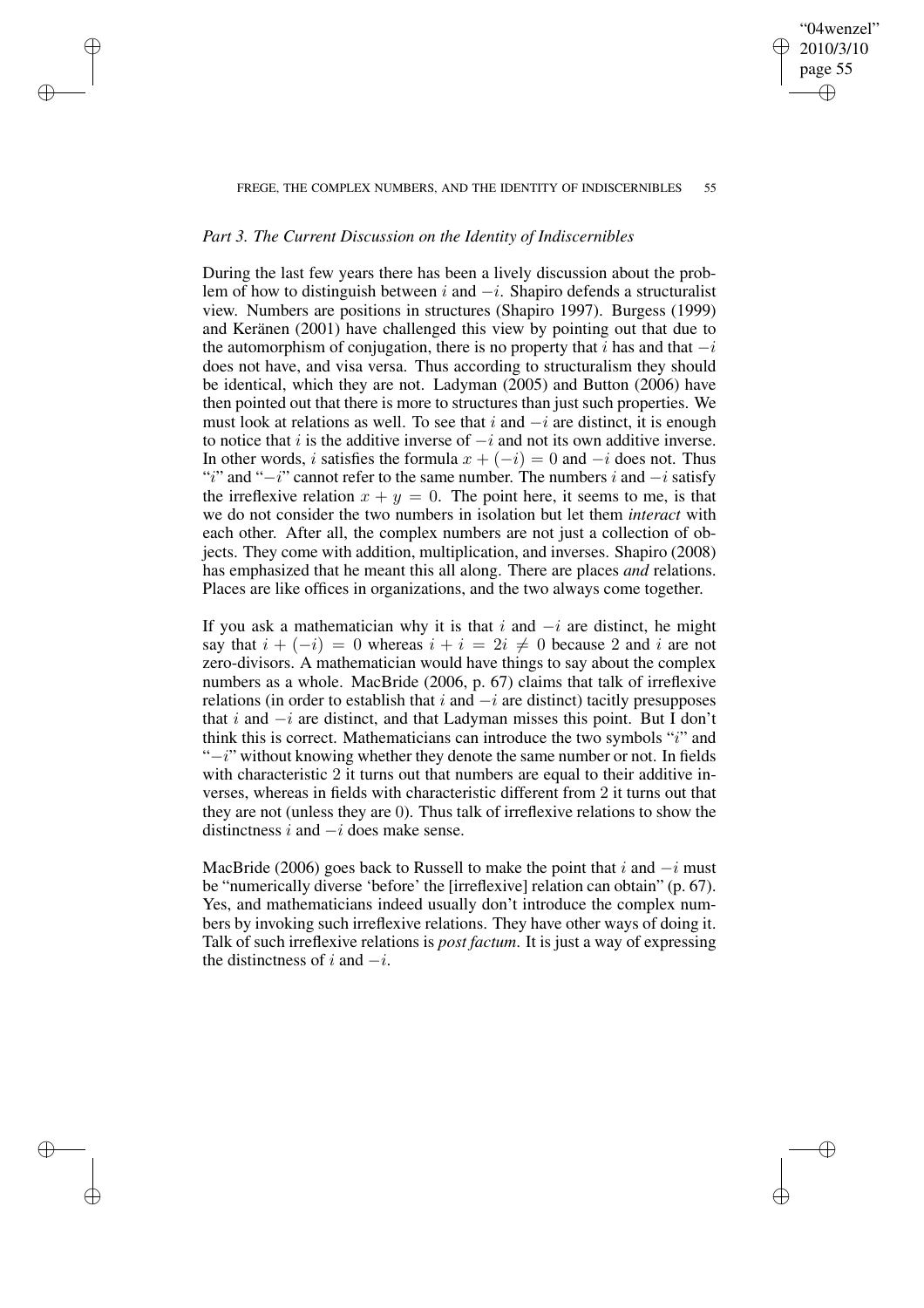"04wenzel" 2010/3/10 page 56 ✐ ✐

✐

✐

### 56 CHRISTIAN HELMUT WENZEL

A similar observation can be made about the points in Euclidean plane. In isolation from each other, the points are indistinguishable. But there is always a distance between two distinct points in the Euclidean plane. Thus one can say of two distinct points  $p$  and  $q$  that they are distinct, because  $p$ satisfies the formula  $dist(x, q) > 0$ , whereas q does not. There is a distance relation between the two points, as there is addition (and multiplication and complex conjugation) between complex numbers.

It has become customary to talk of "strong" and "weak" discernibility in this context. The points in the Euclidean plane, or a complex number and it complex conjugate, are indiscernible if you ask for strong discernibility, but they are discernible, if you are content with weak discernibility (they stand in some irreflexive relation to each other). Button (2006) speaks of "discernibility" and "distinguishability" (p. 218).

But what happens if two objects are not related in a structure? What happens if there is nothing like a distance function or an addition operation between two objects, or two places, in a structure? Shapiro has already mentioned "finite cardinality structures", say a cardinal-four structure. There are four places and no relations at all. These places are structurally indiscernible, but they are distinct, because this is how it was meant and how it has been stipulated. There is nothing exotic or "metaphysically suspicious" (Button 2006, p. 220) about such structures. Ketland (2006) and Leitgeb and Ladyman (2007) have pointed out that there are many graphs that show such phenomena. The graph consisting of two nodes and one edge between the nodes allows for an irreflexive relation (so that we have a logical way for expressing the fact that the two nodes are distinct), but if we take the edge away, there is no such relation any more. So how should we express the fact that they are distinct from each other? Leitgeb and Ladyman have also pointed out that looking for instance at all possible (unlabelled) graphs with six nodes we can see that there are 11 that contain two isolated nodes. Thus in graph theory there is nothing exotic about isolated elements. They must be reckoned with. Whole subgraphs can show up several times in a bigger graph and be isolated. They are distinct objects, although there are no intrastructural relations that we could rely upon to express the fact that they are distinct. Hence there are plenty of graphs that have distinct but not even weakly discernible places, and graphs are decent mathematical objects.

Looking back at the case of i and  $-i$ , which are weakly discernible, there is still the problem that there is nothing within the structure that really distinguishes between them. We cannot tell which is which. Shapiro (2008) says: "Frankly, I am not sure what is being demanded." But it seems to me that there still is a problem that causes some uneasiness and that has nothing to do

✐

✐

✐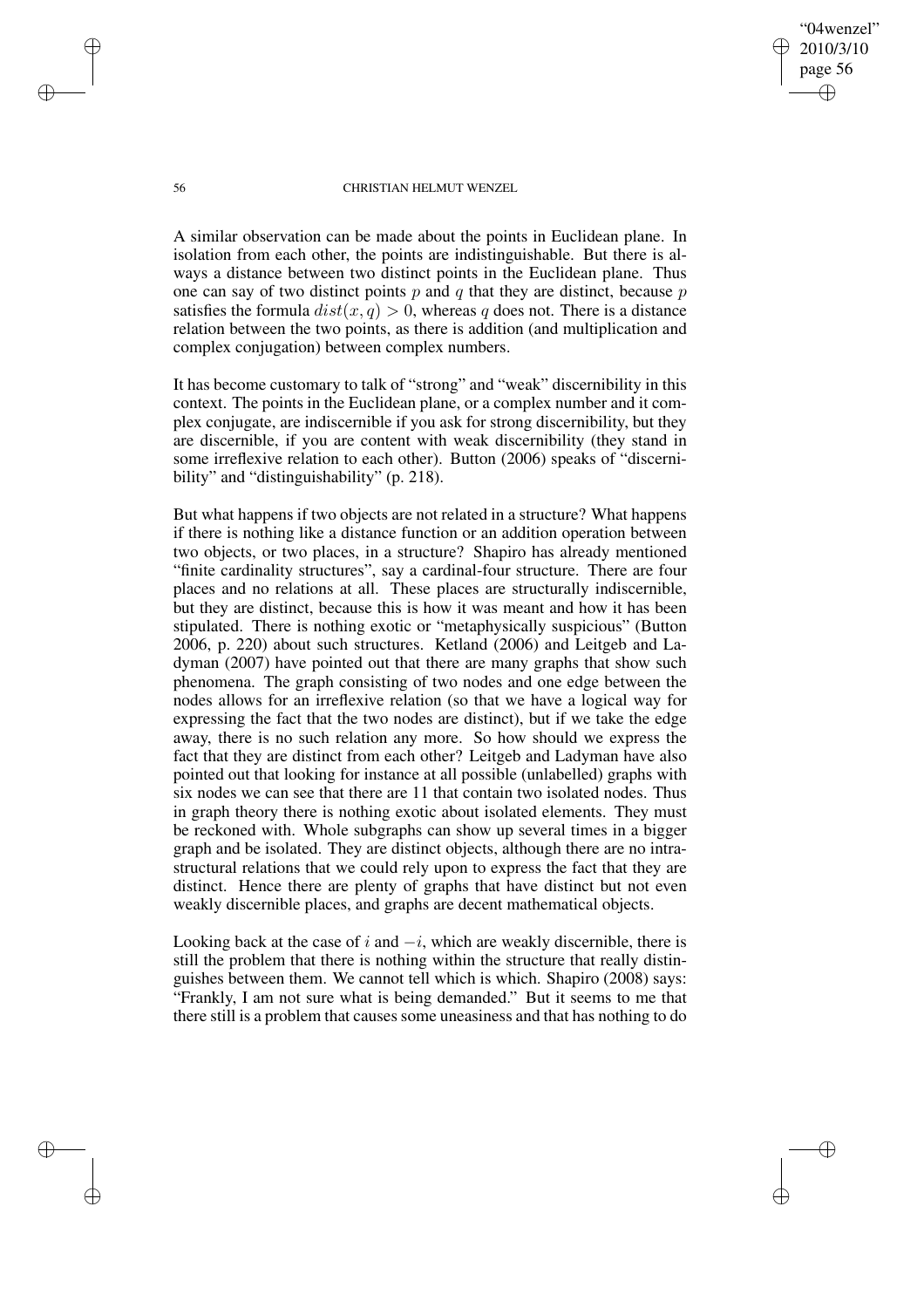✐

✐

with weak or strong discernibility. This is a general problem of Platonism. The problem I have in mind is the problem of stipulating or picking objects and keeping them fixed in our "mind" while using them in operations. One might think that this is merely a problem of reference or epistemology, distinct from ontology. But I think there is more to this.

Let us return to our first quote from Frege:

✐

✐

✐

✐

Only when several points, or lines, or planes, are included together in a single intuition [*in einer Anschauung*], do we distinguish them. ... But with numbers it is different; each number has its own peculiarities. [Frege 1884, § 13]

Now we see that the problem is actually not with the last, but with the first sentence! What is the role of "intuition" here? And what does it mean that these objects are "included" (actually: "grasped", *aufgefaßt*) in one intuition? And what does it mean that they are included "together" (actually: "simultaneously", *gleichzeitig*)? Shapiro, Leitgeb, Ladyman, and others agree that we should first look at mathematical practice and its implications, before embarking on metaphysical speculations. Shapiro (2008) says about the mathematical community that "they let i be one such square root, and *go on* from there", and he quotes Brandom saying: "Frege's practice ... would seem to show that what matters for him is that we understand the *proper use* of the expression we *introduce*". But what exactly is required for this "going on", this "proper use", this "introducing", and 'including things in a single intuition'? Let us also have a look again at our second quote from Frege:

Nothing prevents us from using the concept 'square root of  $-1$ '; but we are not entitled to put the definite article in front of it *without more ado* [*ohne weiteres*] and take the expression 'the square root of −1' as having a sense. [Frege 1884, § 97]

What is this "more ado"? When mathematicians say: "consider four points", or: "let *i* be a square root of  $-1$ ", they imagine something and they are prepared to do something. Frege tried to dismiss this as a matter of psychology and as being irrelevant for mathematical objects themselves. But for Kant it was essential that not only such practice but also the objects considered involve "intuition". Something is given to us *in intuition*, and he meant "in intuition" not just adverbially. Intuition is part of what is given. Furthermore, he talks of "manifolds" of intuition (compare this with MacBride referring back to Russell talking of "bare particulars", p. 68). He also argues (in the Transcendental Aesthetic) that space and time are not concepts (universals).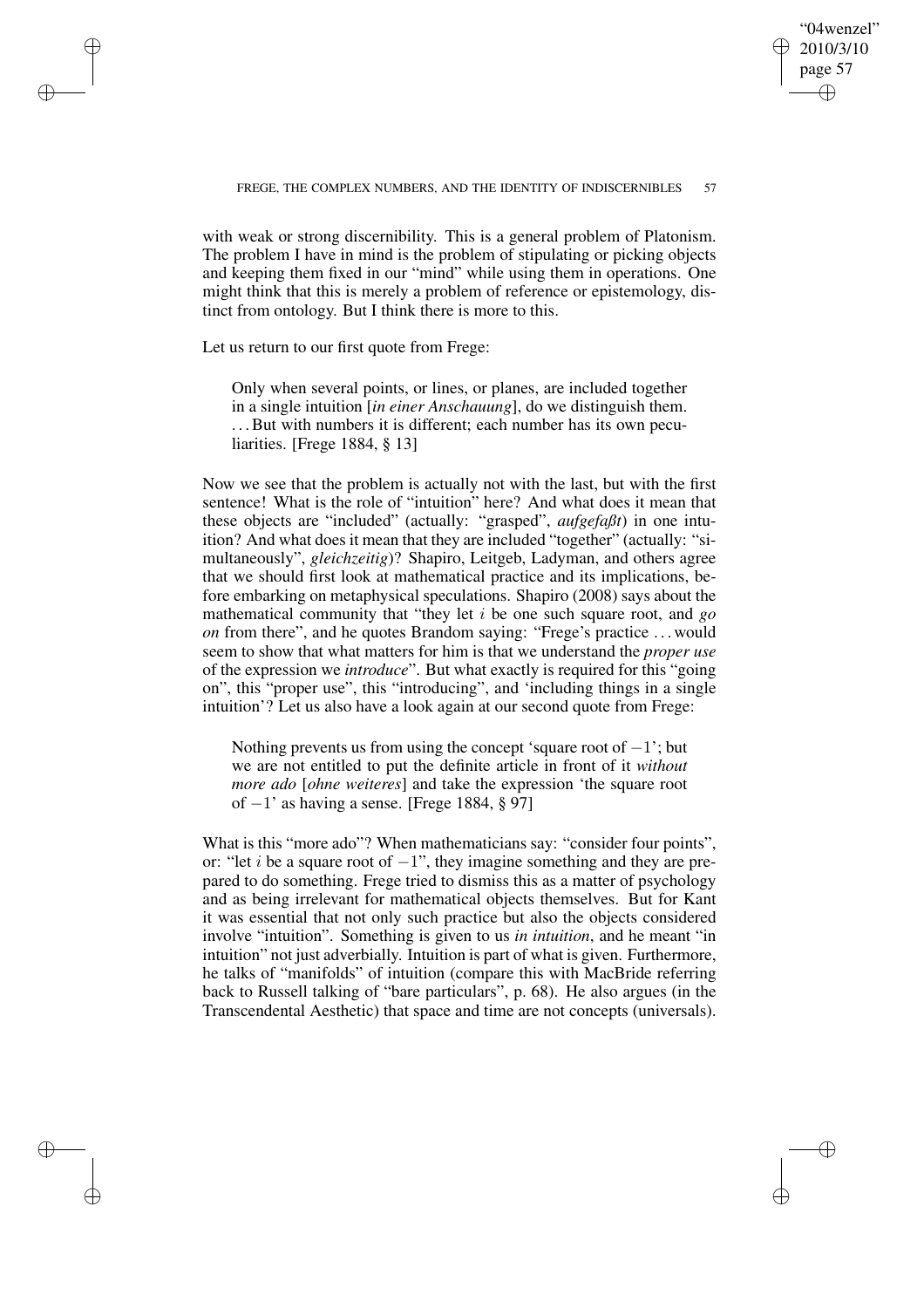"04wenzel" 2010/3/10 page 58 ✐ ✐

✐

✐

### 58 CHRISTIAN HELMUT WENZEL

Frege argued against Kant's notion of intuition, but in the end his own logicism failed and he turned to geometry. Now, when Shapiro says: "Frankly, I am not sure what is being demanded", what shall we tell him? Well, we could simply say that the identity relation for positions is primitive and be done with it. Ketland (2006) expresses such a view  $(p. 305)^3$  I would like to make three suggestions here.

1. Extension. If the structure is not rich enough to distinguish the objects in the way we would like to see them distinguished, we can enlarge the picture. For instance, we can imbed the complex numbers in the quaternions, as I have indicated in the previous part. Facing a graph with isolated nodes, we can think about the possibility of inserting edges. We can think of this graph as a *graph as such*, i.e. as in instance of the general concept of a graph which includes the idea of possible operations, such as adding edges. In such a context, the isolated nodes, or isolated subgraphs, do not appear so isolated any more. The world "as a whole" might turn out to be rigid, as Ketland (2006) invites us to imagine (p. 314). But with the quaternions this seems not to work, because there are still automorphisms, as we have seen. We, the subjects, seem to remain outside the picture, like an eye that cannot see itself.

2. Symbolism and Use. Mathematicians introduce symbols and operate with them, assuming that they refer uniquely and in a fixed way. An identity through time and communal usage is assumed. Kripke for instance, in his account of fixing the reference of "one meter" (Kripke 1980, pp. 54–57), assumes that objects in the world do not change chaotically and that there is communal agreement about the use of the newly introduced expression. But, although we can hold on to the meter-stick, we cannot actually hold on to the abstract meter itself. There still seems to be something solemn about the "ceremony" (p. 14) and the "baptizing" of the meter. Kripke argues that after the ceremony the statement that the stick is one meter long is contingently true and known *a priori*. But one can also argue that what is known *a priori* is actually a hypothetical statement and that this hypothetical statement relies on Kantian *a priori* intuition and the categories (Wenzel, 2003 and 2004).

✐

✐

✐

<sup>3</sup> Also Parsons asks: "Why should we require, for objects to be distinct, that there is *anything* that distinguishes them?" (Parsons 2004, p. 75). He gives a more conciliatory response to the objections raised by Burgess and Keränen though. He suggests distinguishing between basic and constructed structures in the case of the complex numbers, and he suggests reference to intuition, perception, mere quasi-concreteness plus idealization and abstraction in the case of the Euclidean plane (pp. 70–71). In general he concludes that "ideas from the metaphysical tradition can be misleading when imported into discussions of mathematical structuralism and perhaps into discussions of mathematical objects generally" (p. 74).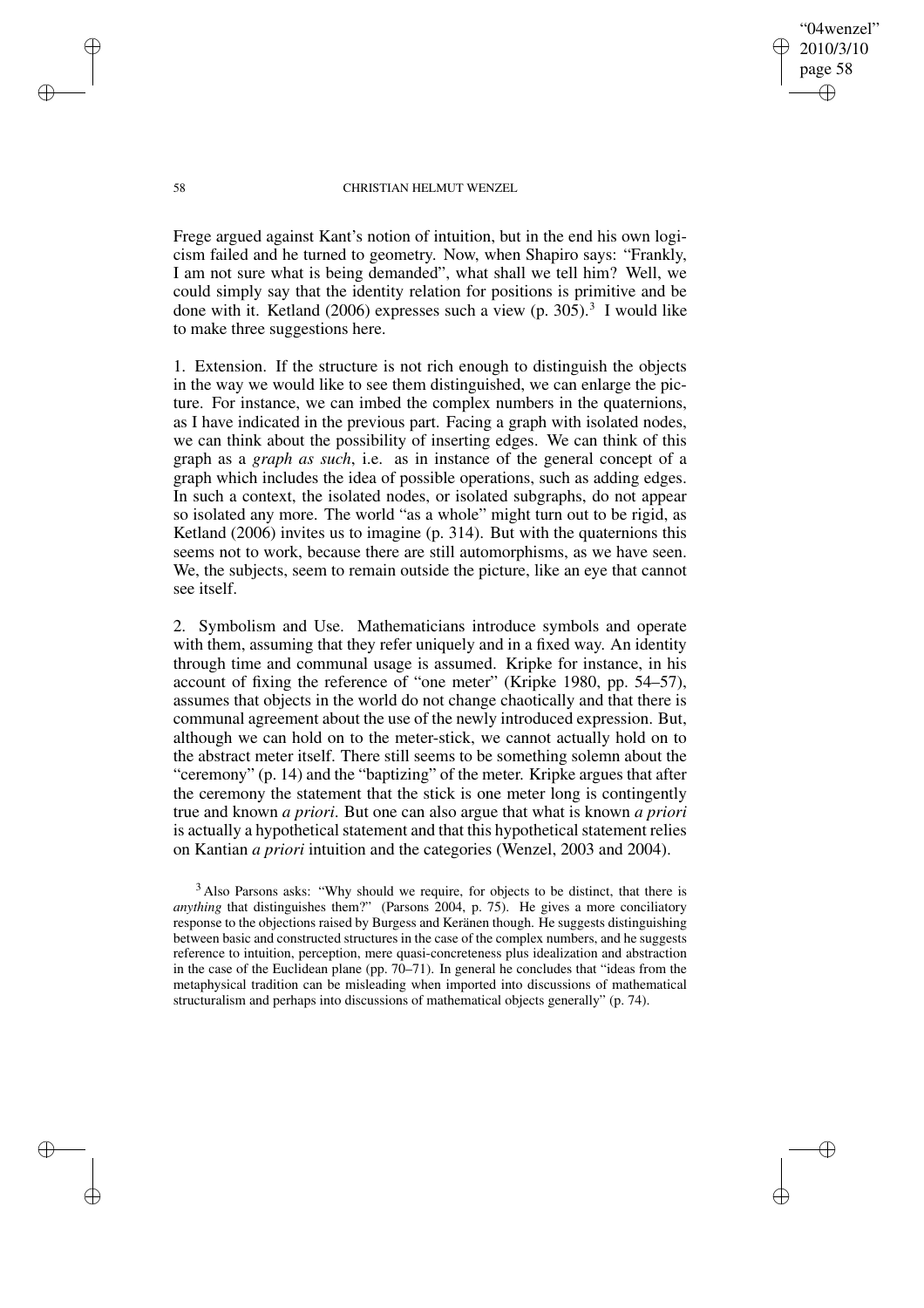"04wenzel" 2010/3/10 page 59 ✐ ✐

✐

✐

FREGE, THE COMPLEX NUMBERS, AND THE IDENTITY OF INDISCERNIBLES 59

✐

✐

✐

✐

3. Intuition. Frege writes that we can "include" several points "in a single intuition" and thereby distinguish them (see the quote at the beginning of this article). Yes, we indeed can do that; we can also imagine that there are no structural relations between them, such as distances. Simply imagine one point and then another! But doing this involves time and space, and the notion of identity, continuity and persistence through time. We can think about and do something with these points, and for cases like these Kant argued for the *apriority* and necessity of certain elements, such as time, space, and the categories. These are transcendental elements. They are subjective in a special way: they make objectivity possible. If we could not distinguish between two points in this *a priori* way, experience would not be possible.

From an ontological or structuralist point of view, asking for distinguishing features of two points in a plane, or of  $i$  and  $-i$ , is asking for too much. But from an epistemological point of view, something is to be said for this demand. How exactly the ontological and the epistemological are related is an old and broad question that will not so easily be resolved.

> National Taiwan University Department of Philosophy 1 Roosevelt Road, Sec. 4 Taipei 10617 Taiwan E-mail: wenzelchristian@yahoo.com

## REFERENCES

Ahlfors, Lars V. 1979: *Complex Analysis.* McGraw-Hill.

- Brandom, Robert 2002: 'The Significance of Complex Numbers for Frege's Philosophy of Mathematics', in *Tales of the Mighty Dead*, Harvard University Press, 277–297.
- Burgess, John P. 1999: Review of Stewart Shapiro 1997. *Notre Dame Journal of Formal Logic* 40, 283–291.
- Button, Tim 2006: 'Realistic structuralism's identity crisis: a hybrid solution', *Analysis* 66, 216–222.
- Frege, Gottlob 1884: *Die Grundlagen der Arithmetik.* Breslau: Koebner. *The Foundations of Arithmetic.* J. Austin, trans. 2nd ed. New York: Harper, 1960.
- Keränen, Jukka 2001: 'The identity problem for realist structuralism', *Philosophia Mathematica* 9, 308–330.
- Ketland, Jeffrey 2006: 'Structuralism and the identity of indiscernibles', *Analysis* 66, 303–315.